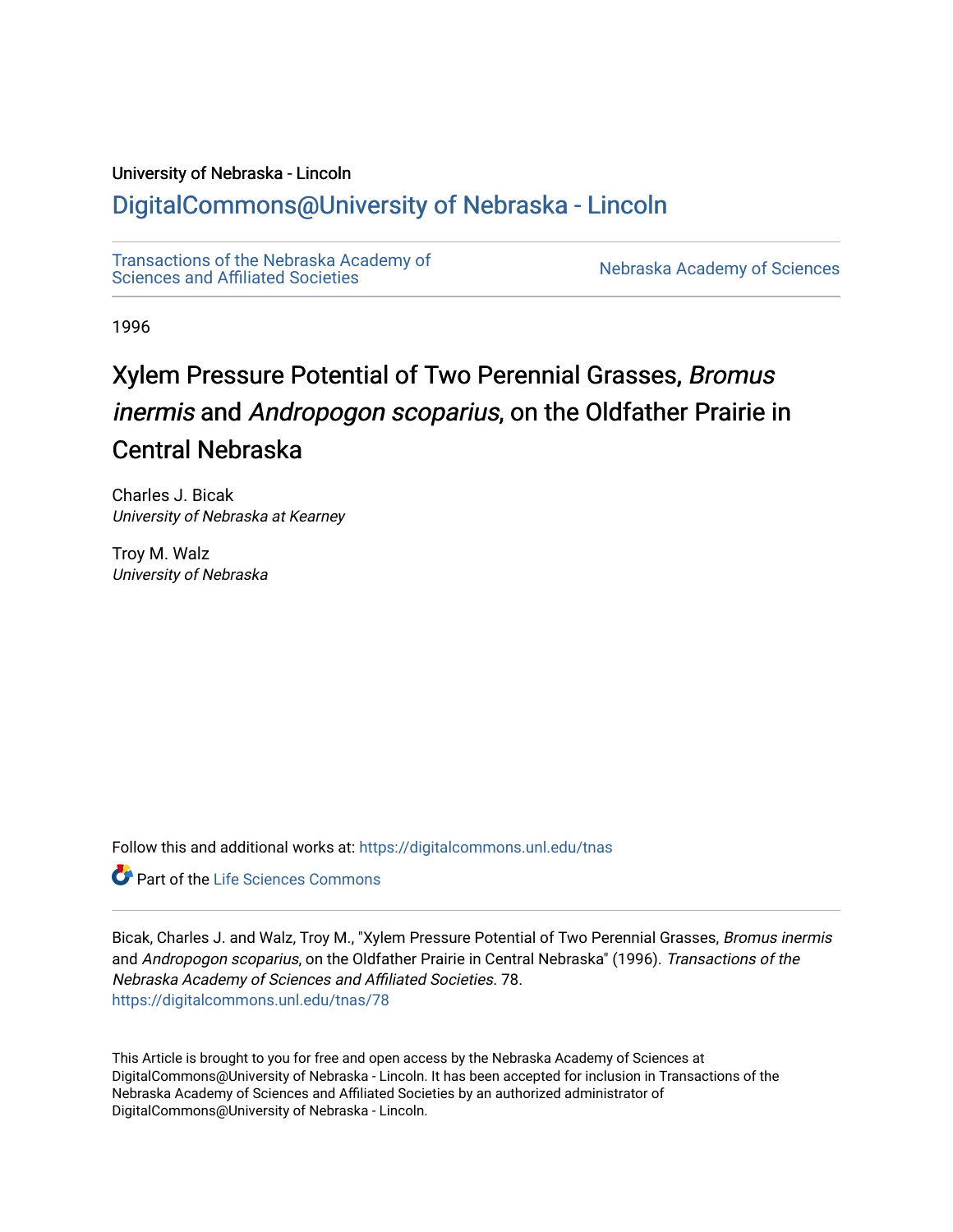#### XYLEM PRESSURE POTENTIAL OF TWO PERENNIAL GRASSES,

#### *BROMUS INERMIS* AND *ANDROPOGON SCOPARIUS,*

#### ON THE OLDFATHER PRAIRIE IN CENTRAL NEBRASKA

Charles J. Bicak and

Troy M. Walz

Department of Biology University of Nebraska at Kearney Kearney, Nebraska 68849

#### *ABSTRACT*

Xylem pressure potential of *Bromus inermis* and *Andropogon scoparius* was measured at predawn and at midday on the Oldfather Prairie west of Kearney, Nebraska (41°  $42'$  N,  $99^{\circ}$  08' W). This mixed-grass prairie is characterized by patches of B. *inermis* and *A. scoparius* growing in close proximity. Ten replicate pressure potential measurements were made weekly during the 1993 growing season. Water potential remained uniformly high and unchanged throughout the season at predawn for both species. Midday measurements were more variable and also more negative than at predawn on all but one sample date. Water potential deficit, defined as the difference between predawn and midday conditions, was larger for B. *inermis* (-1.56 MPa) than for *A. scoparius* (-0.68 MPa). Despite abnormally high rainfall  $($ nearly  $750$  mm $)$  in 1993, the data support the notion of tight coupling between *A. scoparius* and the water environment. The water potential deficit and extreme lows for *B. inermis* (- 2.1 MPa) and *A. scoparius* (-1.4 MPa) indicate further that B. *inermis* may be less efficient yet more opportunistic in water use thanA. *scoparius. A. scoparius,* by contrast, may be more efficient but also driven more by genetic cues.

t t t

The natural vegetation of central Nebraska is dominated by perennial grasses (Kaul and Rolfsmeier, 1993). Water stress is critical in directing plant growth and survival, particularly in regions subject to periodic drought (Svejcar and Christiansen, 1987). The erratic nature of precipitation in the mixed grass prairie complicates efforts at forecasting invasion or retreat of grasses. Timing of precipitation apparently is at least as important as amount in determining plant productivity.

Soil is a reservoir for water that is available to drive the transpirational stream in the plant. This reservoir permits transpiration to continue for several days without recharge by rainfall (Ritchie, 1981) in

University of Nebraska West Central Research & Extension Center North Platte, Nebraska 69101

drought conditions. By contrast, an unusually wet year may lead to differential water use by grass plant species. Measurement of plant water status aids in quantifying the degree of stress to which a grass is subjected (Hsiao, 1973), water-use efficiency of grasses (Liang et aI., 1989), and therefore overall productivity (Axelrod, 1985; Lauenroth, 1979).

Prominent among the grasses is *Andropogon scoparius* (little bluestem), a warm-season bunchgrass characterized by a tall (0.5-1.5 m) coarse seed culm and somewhat flattened and folded leaves (Stubbendieck et aI., 1992). In the last century, a perennial cool-season species, *Bromus inermis* (smooth brome), has been introduced. A native of Europe, China, and Siberia (Phillips Petroleum, 1958), *B. inermis* is now naturalized in the northern two-thirds of the United States. *Bromus inermis* aggressively infiltrates the habitat of *A. scoparius* by vigorous rhizome growth (Johnson and Nichols, 1970). It is considered to be of good forage value early in the growing season, but palatability and forage quality drop sharply with plant maturity (Stubbendieck et aI., 1986). *Andropogon scoparius* has been described as a xeric grass (Knapp, 1984) and has long been considered a key species in upland sites (Weaver and Fitzpatrick, 1934). By contrast, *B. inermis*  was originally introduced in the Great Plains to retard soil erosion in watercourses.

Temporal separation of phenophases for the coolseason *B. inermis* and warm-season *A. scoparius*  (Dickinson and Dodd, 1976; Martin et al., 1991; Weaver, 1954) may suggest reduced competition for water, despite the proximity of the grasses. Understanding patterns of response in *A. scoparius* and *B. inermis* to water has important theoretical implications for predicting the retreat of the former and the advance of the latter grass. There is economic significance as well since many ranchers depend on a reasonably predict-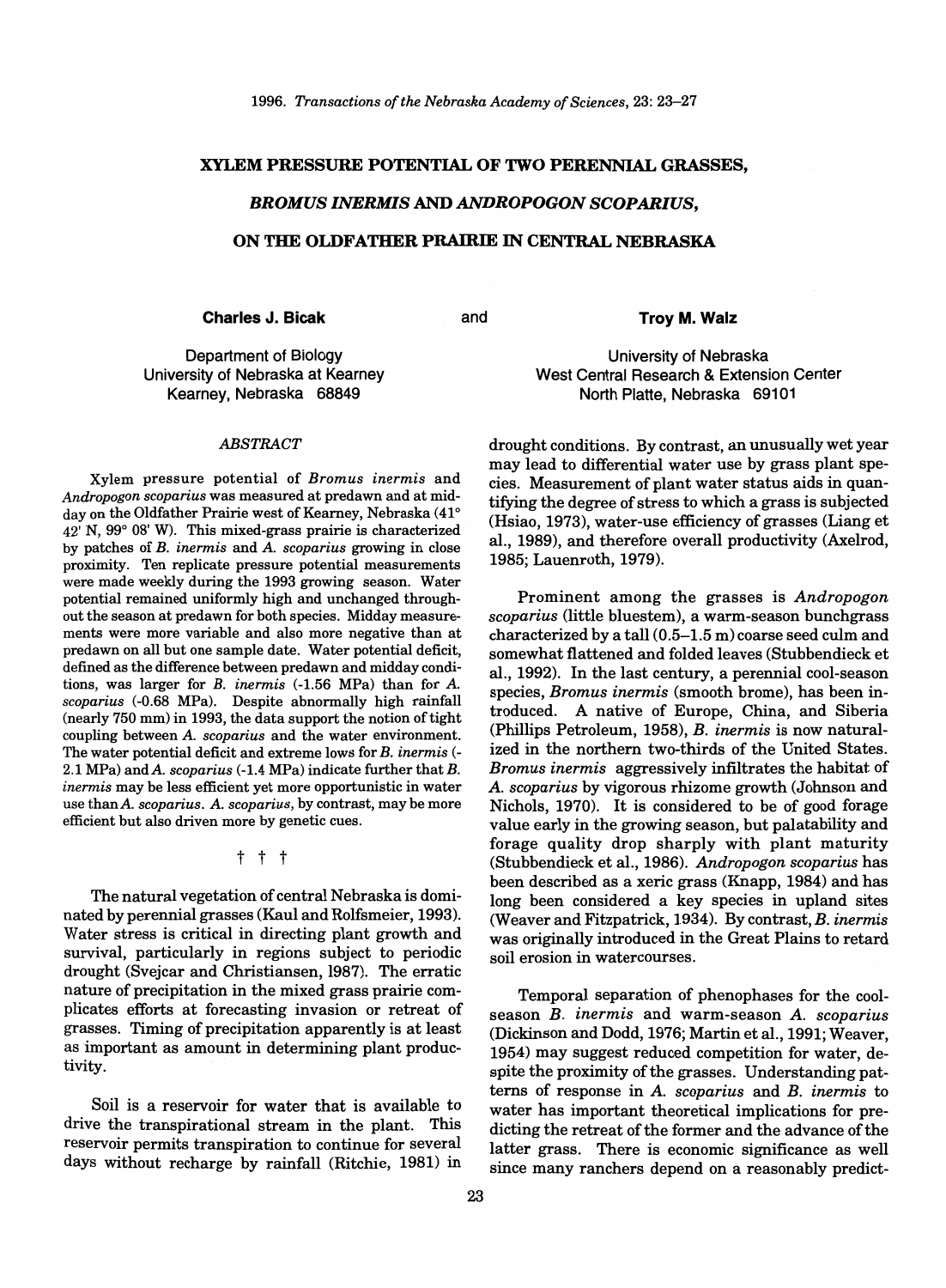

Figure 1. Climate diagram. Solid diamonds ( $\bullet$ ) represent the pattern for precipitation and open squares ( $\Box$ ) the pattern for temperature during the growing season, 1993.

able mix of cool and warm season grasses to sustain grazing throughout the growing season.

This study was intended to improve the understanding of water status of two dominant grasses on the Oldfather Prairie, an area that has not previously been described in the literature. Our objective was to determine the diurnal and seasonal patterns of xylem pressure potential in  $A$ . scoparius and  $B$ . inermis under conditions of non-limiting water.

#### **STUDY AREA**

The study site was located on the Oldfather Prairie west of Kearney, Nebraska (41° 42' N, 99° 08' W), a mixed-grass prairie with rolling topography, elevation 600 meters above sea level. The soil is predominantly a Coly-Uly-Holdrege (Mollisols) association (Kuzila and Mack, 1988), the surface layer ranging from about 15 to 60 cm in depth. The soil was deposited as windblown loess and is typical for the region. The 16.0-ha study site has not been grazed since its establishment in 1987. There is no record of cultivation and the topography makes it highly unlikely the prairie had been plowed. The local climate is continental, characterized by distinct seasonality. Precipitation varies temporally, with most occurring during the April-to-October growing season.

The vegetation of the region is a mixed-grass prairie complex that includes both cool- and warm-season species. Short and mid-grasses such Bouteloua gracilis, Bouteloua curtipendula, and Andropogon scoparius tend to dominate drier areas. Moister locations are dominated by tallgrass species including Andropogon gerardi, and to a lesser extent, Agropyron smithii, a mid-grass species (Kaul and Rolfsmeier, 1993). While forbs are fewer than in the tallgrass prairie, several are highly visible, including Ratibida columnifera, Psoralea *tenuiflora*, and Yucca glauca. The landscape shows variation in communities in lowland and upland locations as well as in slope and aspect. Introduced Bromus inermis and Poa pratensis are present across most locations, with highly visible patches of A. scoparius interspersed with B. inermis.

### **METHODS**

Xylem pressure potential of Bromus inermis and Andropogon scoparius was measured at predawn (0400– 0600 hours) and midday (1230-1430 hours) weekly from June 11 to September 3, 1993. Those times of the day were selected because they correspond to periods of maximal and minimal water potential respectively in the plant tissue (Sala et al., 1981). The pressure-bomb technique (Scholander et al., 1965) was used (Soilmoisture Equipment, Inc. model 3005, Santa Bar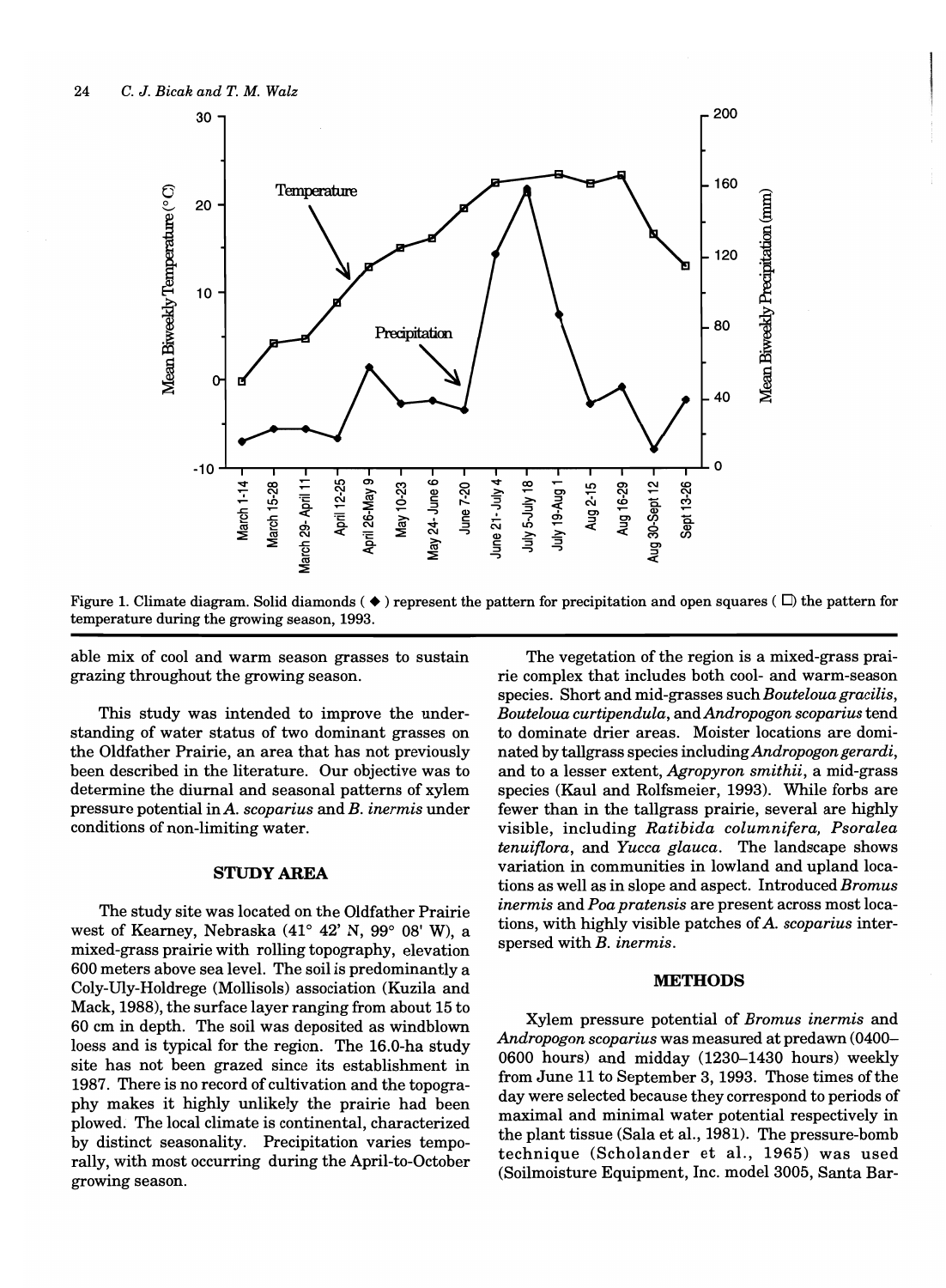bara, CA) and tillers were cut just above the crown and measured within thirty seconds. Ten replicates of each species were randomly selected at each sample time. All measurements were made on grasses from upper slopes and ridge tops. Relative humidity was determined using a sling psychrometer. Periodic light intensity measurements were made at.midday through the growing season (General Electric, model 214, Cleveland, OH).

Significant differences in species and diurnal pressure potential were determined by assessing separation in 95% confidence intervals. Season-long trends were tracked using simple linear regression models.

#### **RESULTS**

Precipitation during the growing season ranged from 11.1 to 159.5 mm during the 16 biweekly intervals from March 1 to September 26, 1993 (Fig. 1). Total precipitation during the March-to-September growing season was 748 mm as compared to the yearly average of580mm.

Predawn pressure potential was higher (less negative) than at midday for both *A. scoparius* (Fig. 2a) and B. *inermis* (Fig. 2b) on all dates except 2 August 1993. It rained 12.0 mm between the predawn and midday measurements on this date. Linear regression analyses indicated no significant decline in plant pressure potential through the course of the growing season for B. *inermis* and a significant decline only at predawn for *A. scoparius*  $(r^2 = 0.62, p = 0.01)$ .

Season-long mean pressure potential at predawn for *A. scoparius* was -0.29 ± 0.13 MPa. This was closely tracked by that for *B*. *inermis* with a mean of  $-0.27 \pm$ 0.18 MPa. The most deviation occurred on the rain day 2 August 1993. Alternatively, while *A. scoparius* and B. *inermis* follow the same pattern at midday, *A. scoparius* showed a mean value of -0.86 ± 0.50 MPa, while that for B. *inermis* was -1.62 ± 0.70 MPa across the growing season. *Bromus inermis* had water-potential values that were nearly twice as dry (more negative) as *A. scoparius* yet B. *inermis* recovered to approximately the same predawn water level as *A. scoparius.* 

The pressure potential deficit, defined as the range between predawn and midday measurements, was significantly less at -0.68 ± 0.37 MPa for *A. scoparius* than for *B. inermis* at  $-1.56 \pm 0.51$  MPa ( $t = 4.2$ ,  $p = 0.01$ ). In addition, the relative humidity at predawn averaged  $88\% \pm 12\%$  and  $64\% \pm 19\%$  at midday during the sampling period.



Jun 11 Jun 18 Jun 25 Jul2 Jul8 Jul15 Aug 2 Sap 3 Sampling Date During 1993

Figure 2. Water potential (MPa) at predawn ( $\square$ ) and midday ( • ) for *Andropogon scoparius* (Fig. 2a) and *Bromus inermis*  (Fig. 2b). Vertical bars are 95% confidence intervals. Data are absent for *B. inermis* for July 22 because the O-rings on the pressure bomb leaked, causing us not to have a gas-tight system.

#### DISCUSSION

Pressure potential at predawn for bothA. *scoparius*  and B. *inermis* remained high and relatively unchanged during the growing season. The uniformly wet growing season appeared to prolong both the vegetative and flowering periods for both species. The classic temporal separation of cool and warm season species does not adequately describe plant growth and development during 1993. Dickinson and Dodd (1976) noted similar overlap in cool and warm season phenological scales with supplemental water in the shortgrass steppe of eastern Colorado.

Pressure potential at midday for both *A. scoparius*  and B. *inermis* was lower and more variable than at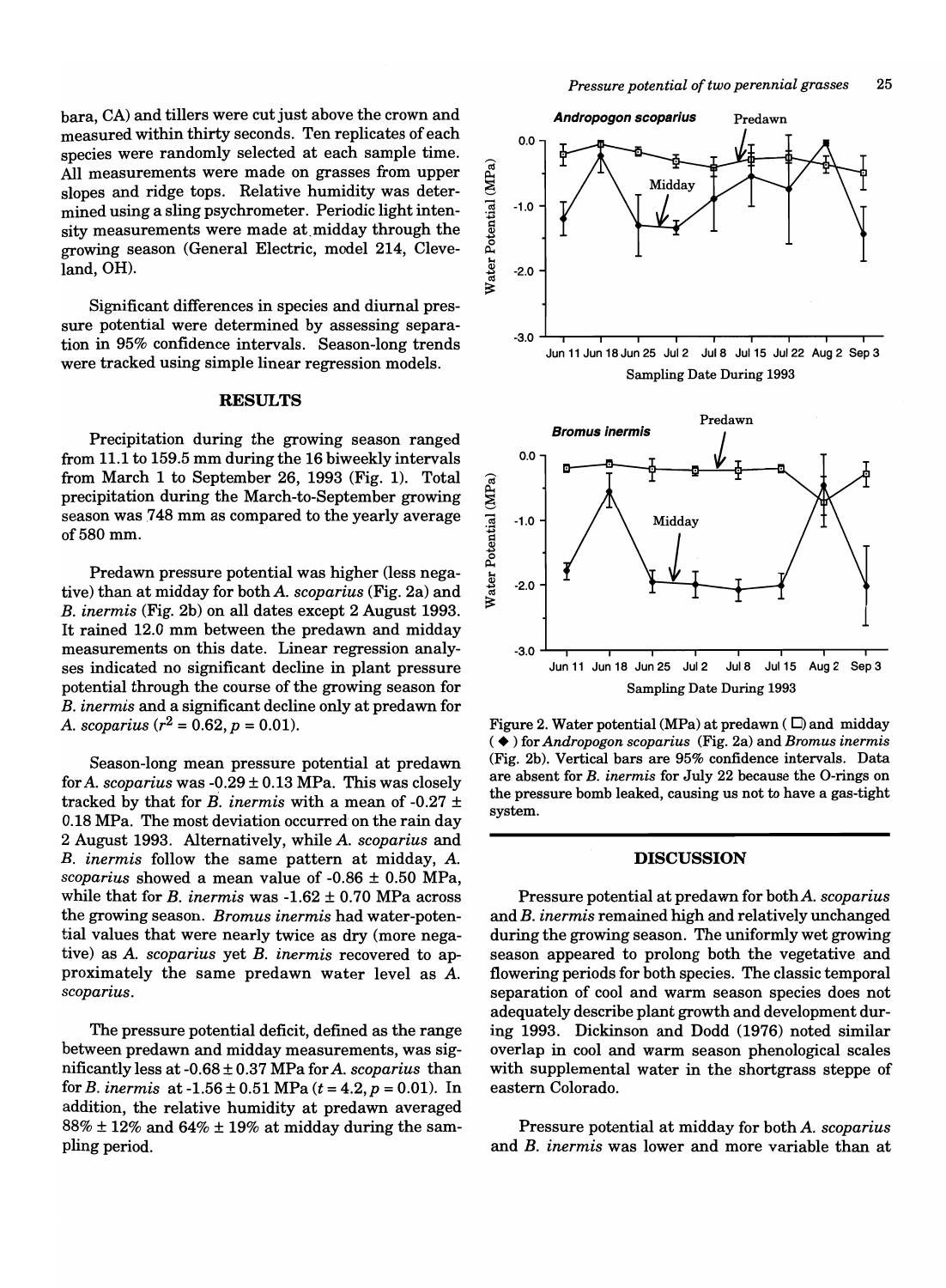predawn. This is likely a consequence of lower soil moisture, increased atmospheric demand, and variable wind speed and cloud cover at midday. *Bromus inermis*  was nearly twice as dry as *A. scoparius* at midday in part because the C<sub>3</sub> *B. inermis* (Waller and Lewis, 1979) has lower water-use efficiency than the  $C_4$   $A$ . *scoparius* (Salisbury and Ross, 1992). In C<sub>3</sub> plants, transpiration rates are routinely highest after a rain (Barnes and Harrison, 1982) a typical occurrence during the 1993 growing season. Martin et al. (1991) found that even though both  $C_3$  and  $C_4$  plants exhibit significant increases in leaf water potential following rain, only  $C_3$  species as a group showed significant increases in conductance and that changes in leaf water potential appeared greater in the C<sub>3</sub> species. *Bromus inermis* probably had a high transpiration rate and associated rapid growth in the spring, summer, and early fall as moisture was never a limiting factor in this aberrant growing season. As long as soil moisture is high, stomatal aperture also remains high (Barnes and Harrison, 1982) and the associated uptake of carbon dioxide in photosynthesis is maximized. *Bromus inermis* may be more opportunistic in wet years than dry. This may confer some competitive advantage for this grass in relation to *A. scoparius.* 

Predawn pressure potentials are a reflection of the soil water (Slatyer, 1967) as shown by the wettest soil layer of the rooting zone (Sala et al., 1981). The average year has alternating periods of dry and wet surface soil which are likely stressful to the plants. The growing season of 1993 was uniformly wet and therefore less stressful to the plants. *Bromus inermis* was less efficient than *A. scoparius* in water use because it was drier in the afternoon, when atmospheric demand was at its maximum. The rate and total movement of water from the soil to the roots, culms, blades, and then to the atmosphere must have been greater for *B. inermis* than for *A. scoparius.* Water in the soil was not limiting during the 1993 growing season, so the less efficient *B. inermis* was not limited by water availability. Rapid and sustained growth in wet years, as signaled by xylem pressure-potential measurements, may explain, in part, the remarkable invasion of *B. inermis* in mixed grass prairies in Nebraska.

#### **ACKNOWLEDGMENTS**

We thank the Research Services Council in the University of Nebraska at Kearney for partial funding of this research and also Dusty Rodiek, manager of Cottonmill Park, for his assistance in access to the prairie sample sites.

### **LITERATURE CITED**

- Axelrod, D. I. 1985. Rise of the grassland biome, central North America. *Botanical Review* 51: 163- 20l.
- Barnes, P. W., and T. A. Harrison. 1982. Species distribution and community organization in a Nebraska sandhills mixed prairie as influenced by plantJsoil-water relationships. *Oecologia* 52: 192- 201.
- Dickinson, C. E., and J. L. Dodd. 1976. Phenological pattern in the shortgrass prairie. *American Midland Naturalist* 96: 367-378.
- Hsiao, T. C. 1973. Plant responses to water stress. *Annual Review of Plant Physiology* 24: 519-570.
- Johnson, J. R., and T. J. Nichols. 1970. *Plants of South Dakota grasslands.* Bulletin 566. Brookings, South Dakota State University: 163 pp.
- Kaul, R. B., and S. B. Rolfsmeier. 1993. *Native Vegetation of Nebraska.* Map, 1:1,000,000, Conservation and Survey Division, University of Nebraska-LincoIn.
- Knapp, A. K. 1984. Water relations and growth of three grasses during wet and drought years in a tallgrass prairie. *Oecologia* 65: 35-43.
- Kuzila, M. S., A. M. Mack, J. R. Culver, and S. J. Schaefer. 1988. *General soil map of Nebraska.*  U.S.D.A., University of Nebraska-Lincoln.
- Lauenroth, W. K. 1979. Grassland primary production: North America grasslands in perspective. *In:*  N. R. French (ed.) *Perspectives in grassland ecology.* New York, Heidelberg, Berlin, Springer-Verlag: 3-24.
- LiangY. M., D. L. Hazlett, and W. K. Lauenroth. 1989. Biomass dymanics and water use efficiencies of five plant communities in the shortgrass steppe. *Oecologia* 80: 148-153.
- Martin, C. E., F. S. Harris, and F. J. Norman. 1991. Ecophysiological responses of  $C_3$  forbs and  $C_4$ grasses to drought and rain on a tallgrass prairie in northeastern Kansas. *Botanical Gazette* 152: 257- 262.
- Phillips Petroleum Co. 1958. *Pasture and range plants: volume* 5, *Introduced grasses and legumes.*  Bartlesville, Oklahoma: 25 pp.
- Ritchie, J. T. 1981. Water dynamics in the soil-plantatmosphere system. *Plant and Soil* 58: 81-96.
- Sala, O. E., W. K. Lauenroth, W. J. Parton, and M. J. Trlica. 1981. Water status of soil and vegetation in a shortgrass steppe. *Oecologia* 48: 327-331.
- Salisbury, F. B., and C. W. Ross. 1992. *Plant Physiol-* , *ogy,* fourth edition. Belmont, California, Wadsworth Publishing Co.: 682 pp.
- Scholander, P. F., H. T. Hammel, E. D. Bradstreet, and E. A. Hemmingsen. 1965. Sap pressure in vascular plants. *Science* 148: 339-346.